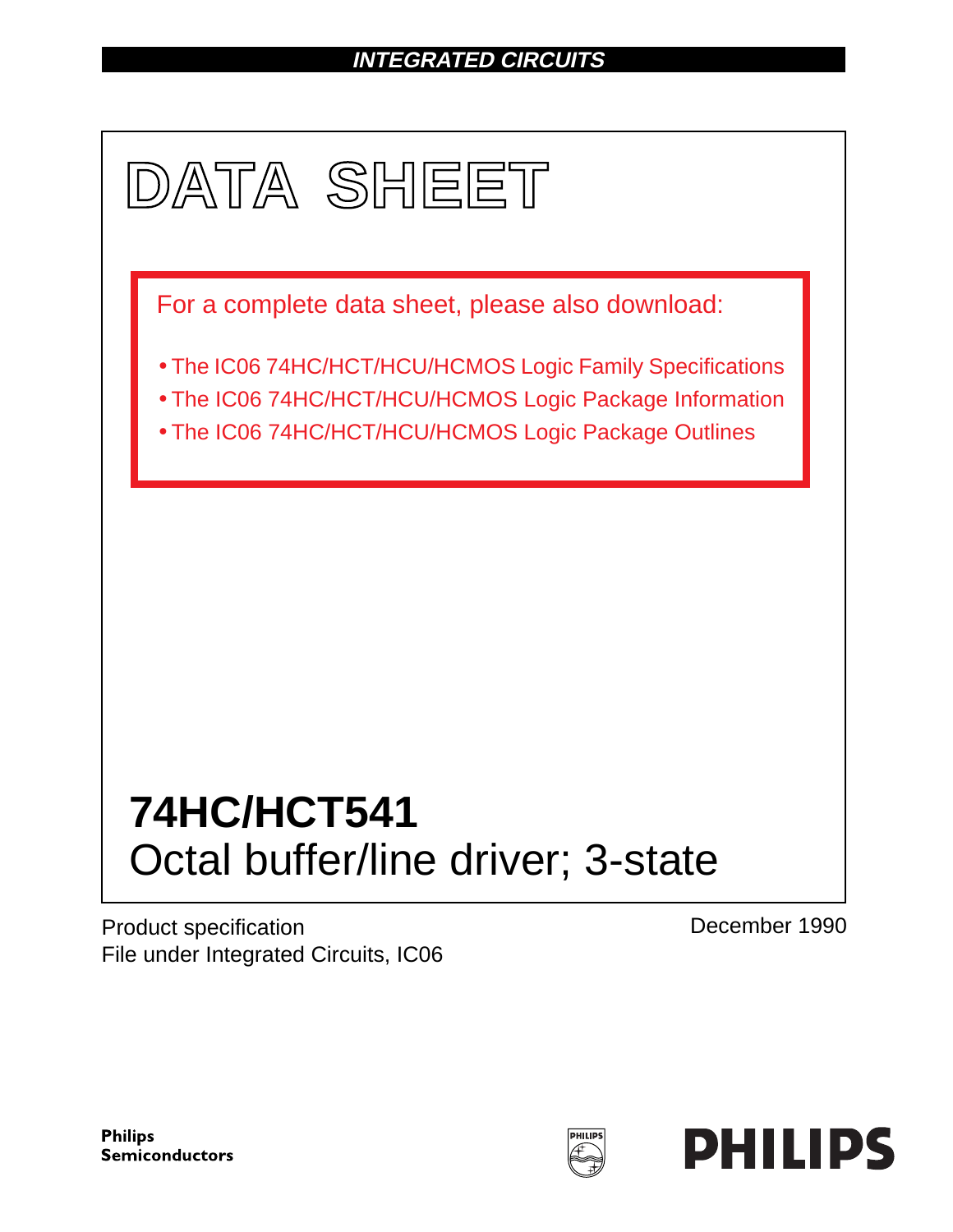## **FEATURES**

- Non-inverting outputs
- Output capability: bus driver
- $\bullet$  I<sub>CC</sub> category: MSI

## **GENERAL DESCRIPTION**

The 74HC/HCT541 are high-speed Si-gate CMOS devices and are pin compatible with low power Schottky TTL (LSTTL). They are specified in compliance with JEDEC standard no. 7A.

## **QUICK REFERENCE DATA**

GND = 0 V;  $T_{amb}$  = 25 °C;  $t_r = t_f = 6$  ns

The 74HC/HCT541 are octal non-inverting buffer/line drivers with 3-state outputs. The 3-state outputs are controlled by the output enable inputs  $\overline{OE}_1$  and  $\overline{OE}_2$ . A HIGH on  $\overline{OE}_n$  causes the outputs to assume a high impedance OFF-state. The "541" is identical to the "540" but has non-inverting

SYMBOL **PARAMETER** CONDITIONS **TYPICAL UNIT HC HCT**  $t_{PHL}/ t_{PLH}$  | propagation delay A<sub>n</sub> to Y<sub>n</sub>  $|C_L = 15 \text{ pF}; V_{CC} = 5 \text{ V}$  | 10 | 12 | ns  $C_1$  input capacitance  $3.5$  pF  $C_{\text{PD}}$  power dissipation capacitance per buffer notes 1 and 2  $\vert$  37  $\vert$  39 pF

outputs.

### **Notes**

1. C<sub>PD</sub> is used to determine the dynamic power dissipation ( $P_D$  in  $\mu W$ ):

 $P_D = C_{PD} \times V_{CC}^2 \times f_i + \sum (C_L \times V_{CC}^2 \times f_o)$  where:

 $f_i$  = input frequency in MHz

 $f<sub>o</sub>$  = output frequency in MHz

 $\Sigma$  (C<sub>L</sub> × V<sub>CC</sub><sup>2</sup> × f<sub>o</sub>) = sum of outputs

 $C_1$  = output load capacitance in pF

 $V_{CC}$  = supply voltage in V

2. For HC the condition is  $V_1 =$  GND to  $V_{CC}$ For HCT the condition is  $V_1$  = GND to  $V_{CC}$  – 1.5 V

## **ORDERING INFORMATION**

See "74HC/HCT/HCU/HCMOS Logic Package Information".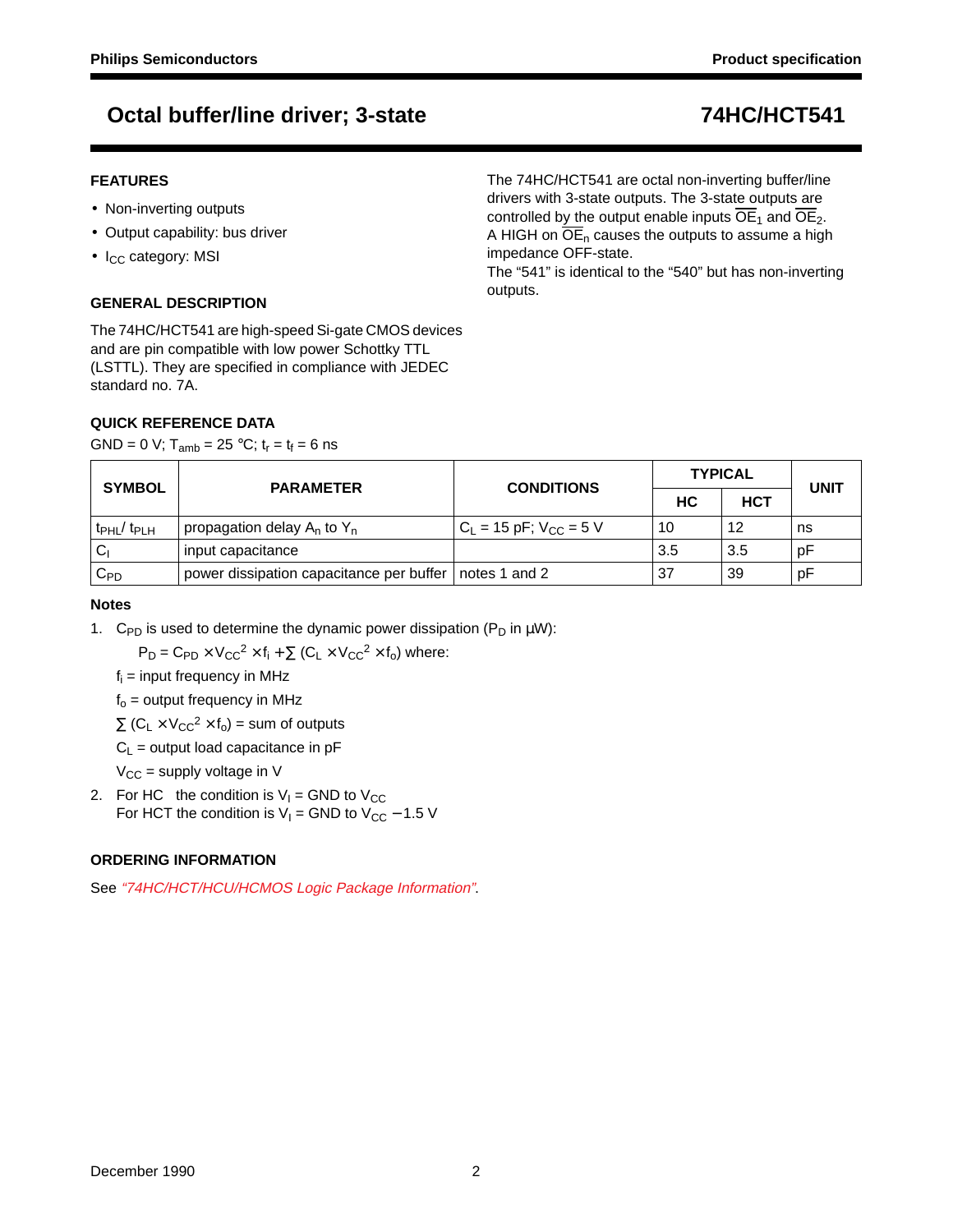## **PIN DESCRIPTION**

| PIN NO.                        | <b>SYMBOL</b>  | <b>NAME AND FUNCTION</b>         |  |  |  |  |  |
|--------------------------------|----------------|----------------------------------|--|--|--|--|--|
| 1, 19                          | $OE1$ , $OE2$  | output enable input (active LOW) |  |  |  |  |  |
| 2, 3, 4, 5, 6, 7, 8, 9         | $A_0$ to $A_7$ | data inputs                      |  |  |  |  |  |
| 10                             | <b>GND</b>     | ground $(0 V)$                   |  |  |  |  |  |
| 18, 17, 16, 15, 14, 13, 12, 11 | $Y_0$ to $Y_7$ | bus outputs                      |  |  |  |  |  |
| 20                             | $V_{\rm CC}$   | positive supply voltage          |  |  |  |  |  |

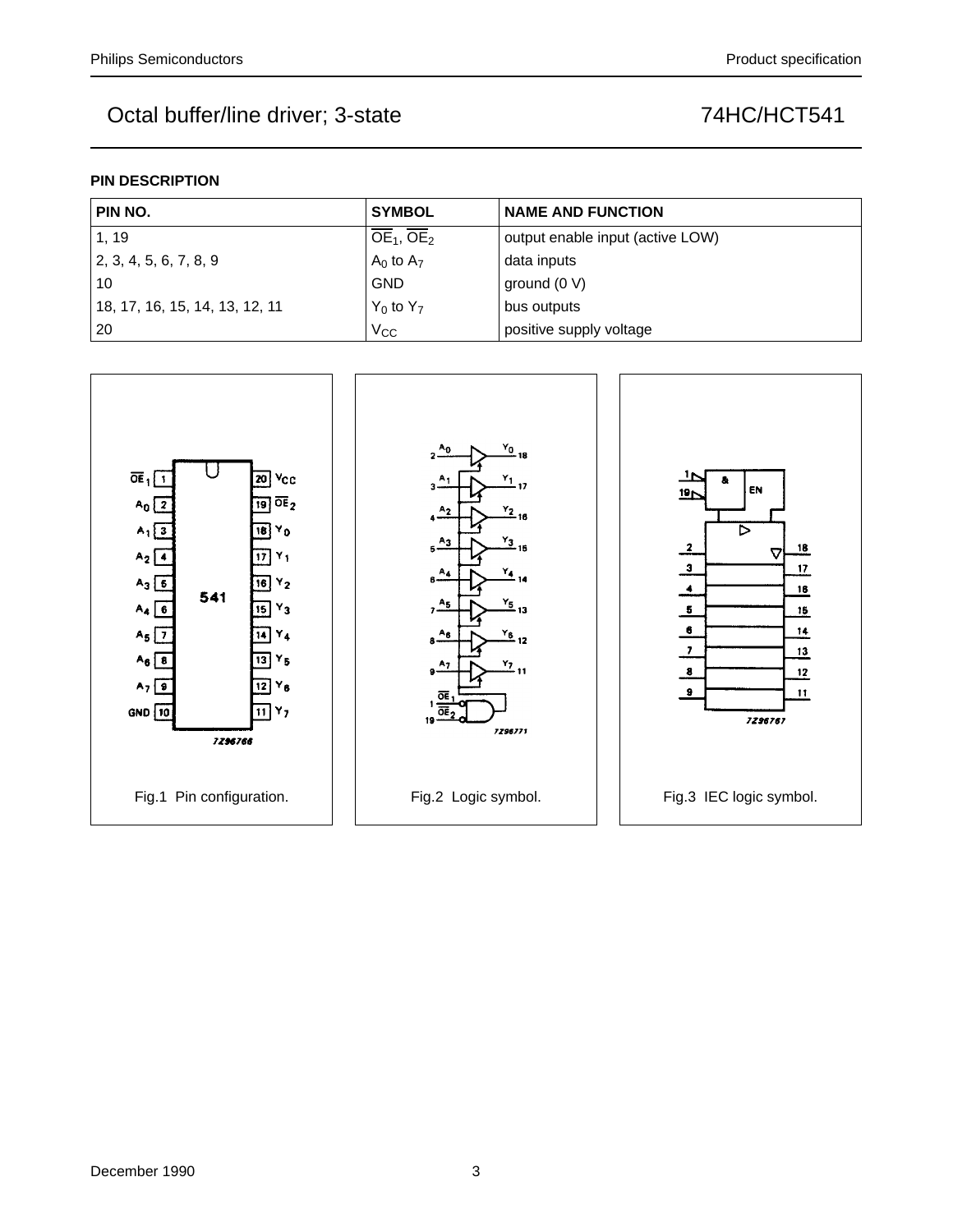

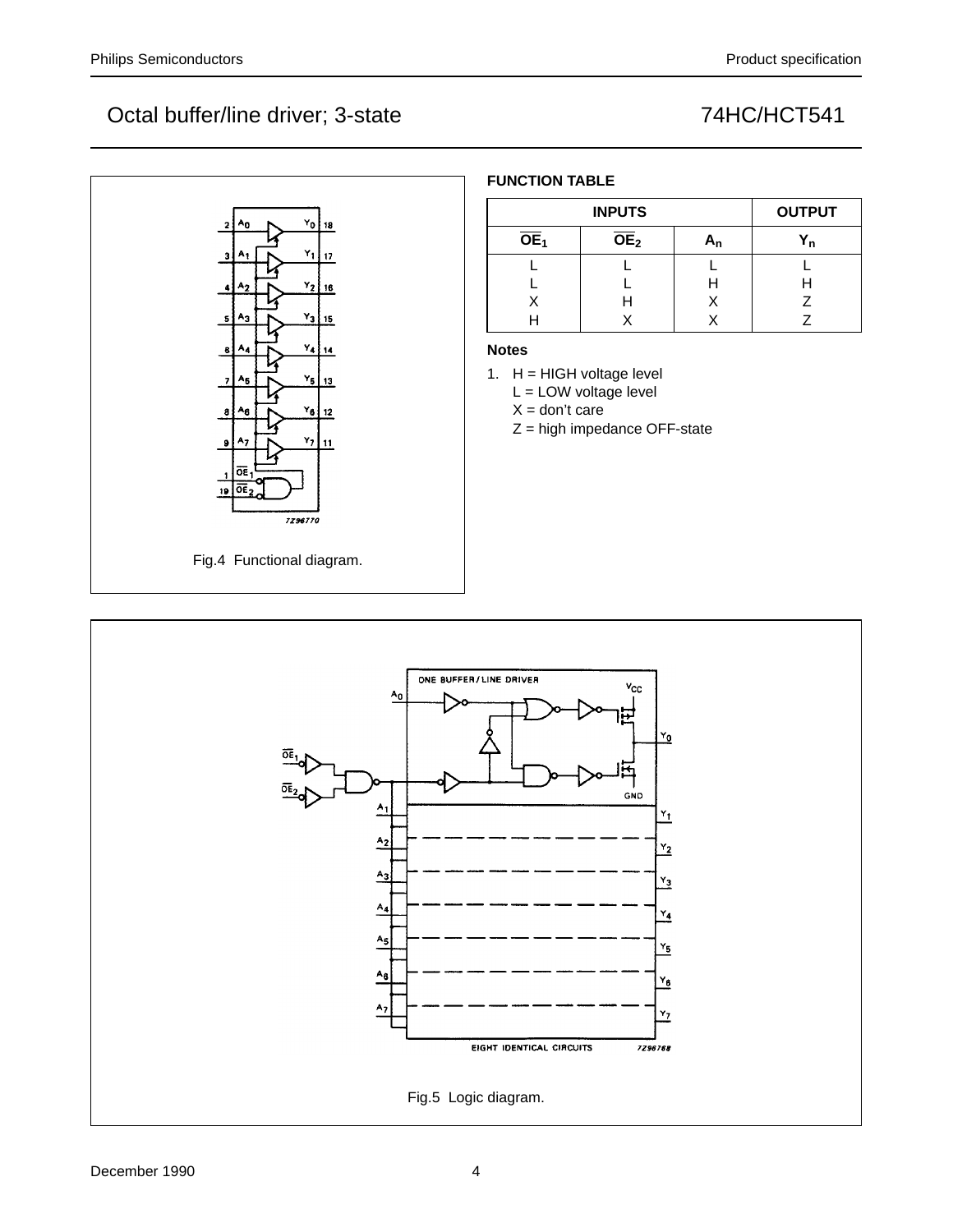### **DC CHARACTERISTICS FOR 74HC**

For the DC characteristics see "74HC/HCT/HCU/HCMOS Logic Family Specifications".

Output capability: bus driver I<sub>CC</sub> category: MSI

## **AC CHARACTERISTICS FOR 74HC**

GND = 0 V;  $t_r = t_f = 6$  ns;  $C_L = 50$  pF

|                                           | <b>PARAMETER</b>       | $T_{amb}$ (°C) |      |      |                |      |                 |      |             | <b>TEST CONDITIONS</b> |                  |
|-------------------------------------------|------------------------|----------------|------|------|----------------|------|-----------------|------|-------------|------------------------|------------------|
| <b>SYMBOL</b>                             |                        | <b>74HC</b>    |      |      |                |      |                 |      |             |                        |                  |
|                                           |                        | $+25$          |      |      | $-40$ to $+85$ |      | $-40$ to $+125$ |      | <b>UNIT</b> | $V_{\text{CC}}$<br>(V) | <b>WAVEFORMS</b> |
|                                           |                        | min.           | typ. | max. | min.           | max. | min.            | max. |             |                        |                  |
| $t_{\rm PHL}$ / $t_{\rm PLH}$             | propagation delay      |                | 33   | 115  |                | 145  |                 | 175  | ns          | 2.0                    | Fig.6            |
|                                           | $A_n$ to $Y_n$         |                | 12   | 23   |                | 29   |                 | 35   |             | 4.5                    |                  |
|                                           |                        |                | 10   | 20   |                | 25   |                 | 30   |             | 6.0                    |                  |
| t <sub>PZH</sub> /t <sub>PZL</sub>        | 3-state output         |                | 55   | 160  |                | 200  |                 | 240  | ns          | 2.0                    | Fig.7            |
|                                           | enable time            |                | 20   | 32   |                | 40   |                 | 48   |             | 4.5                    |                  |
|                                           | $OE$ to $Y_n$          |                | 16   | 27   |                | 34   |                 | 41   |             | 6.0                    |                  |
| $tpHZ$ / $tpLZ$                           | 3-state output         |                | 61   | 160  |                | 200  |                 | 240  | ns          | 2.0                    | Fig.7            |
|                                           | disable time           |                | 22   | 32   |                | 40   |                 | 48   |             | 4.5                    |                  |
|                                           | OE to $Y_n$            |                | 18   | 27   |                | 34   |                 | 41   |             | 6.0                    |                  |
| $t$ <sub>THL</sub> $/$ $t$ <sub>TLH</sub> | output transition time |                | 14   | 60   |                | 75   |                 | 90   | ns          | 2.0                    | Fig.6            |
|                                           |                        |                | 5    | 12   |                | 15   |                 | 18   |             | 4.5                    |                  |
|                                           |                        |                | 4    | 10   |                | 13   |                 | 15   |             | 6.0                    |                  |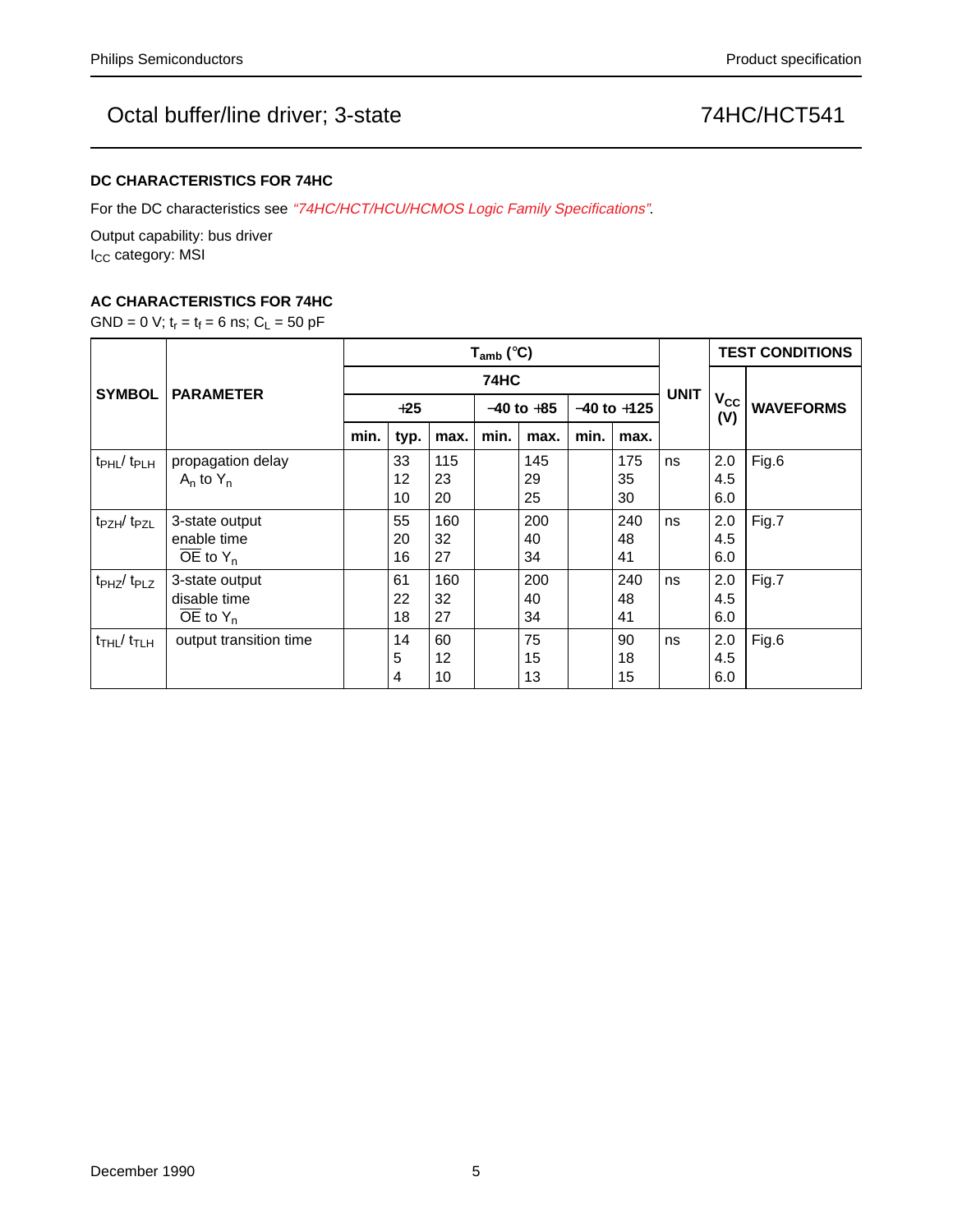### **DC CHARACTERISTICS FOR 74HCT**

For the DC characteristics see "74HC/HCT/HCU/HCMOS Logic Family Specifications".

Output capability: bus driver I<sub>CC</sub> category: MSI

## **Note to HCT types**

The value of additional quiescent supply current ( $\Delta l_{CC}$ ) for a unit load of 1 is given in the family specifications. To determine ∆I<sub>CC</sub> per input, multiply this value by the unit load coefficient shown in the table below.

| <b>INPUT</b>      | UNIT LOAD COEFFICIENT |  |  |  |  |  |  |
|-------------------|-----------------------|--|--|--|--|--|--|
|                   | 1.50                  |  |  |  |  |  |  |
| $rac{OE_1}{OE_2}$ | 1.00                  |  |  |  |  |  |  |
|                   | 0.70                  |  |  |  |  |  |  |

### **AC CHARACTERISTICS FOR 74HCT**

GND = 0 V;  $t_r = t_f = 6$  ns;  $C_L = 50$  pF

| <b>SYMBOL</b>                          | <b>PARAMETER</b>                                                 | $T_{amb}$ (°C) |      |      |                |      |                 |      |             | <b>TEST CONDITIONS</b> |                  |
|----------------------------------------|------------------------------------------------------------------|----------------|------|------|----------------|------|-----------------|------|-------------|------------------------|------------------|
|                                        |                                                                  | 74HCT          |      |      |                |      |                 |      |             |                        |                  |
|                                        |                                                                  | $+25$          |      |      | $-40$ to $+85$ |      | $-40$ to $+125$ |      | <b>UNIT</b> | $V_{CC}$<br>(V)        | <b>WAVEFORMS</b> |
|                                        |                                                                  | min.           | typ. | max. | min.           | max. | min.            | max. |             |                        |                  |
| $t_{\rm PHL}/t_{\rm PLH}$              | propagation delay<br>$A_n$ to $Y_n$                              |                | 15   | 28   |                | 35   |                 | 42   | ns          | 4.5                    | Fig.6            |
| t <sub>PZH</sub> /t <sub>PZL</sub>     | 3-state output enable time<br>$\overline{OE}$ to $Y_n$           |                | 21   | 35   |                | 44   |                 | 53   | ns          | 4.5                    | Fig.7            |
| t <sub>PHZ</sub> /t <sub>PLZ</sub>     | 3-state output disable time<br>$\overline{OE}$ to Y <sub>n</sub> |                | 21   | 35   |                | 44   |                 | 53   | ns          | 4.5                    | Fig.7            |
| $t$ <sub>THL</sub> $/t$ <sub>TLH</sub> | output transition time                                           |                | 5    | 12   |                | 15   |                 | 18   | ns          | 4.5                    | Fig.6            |